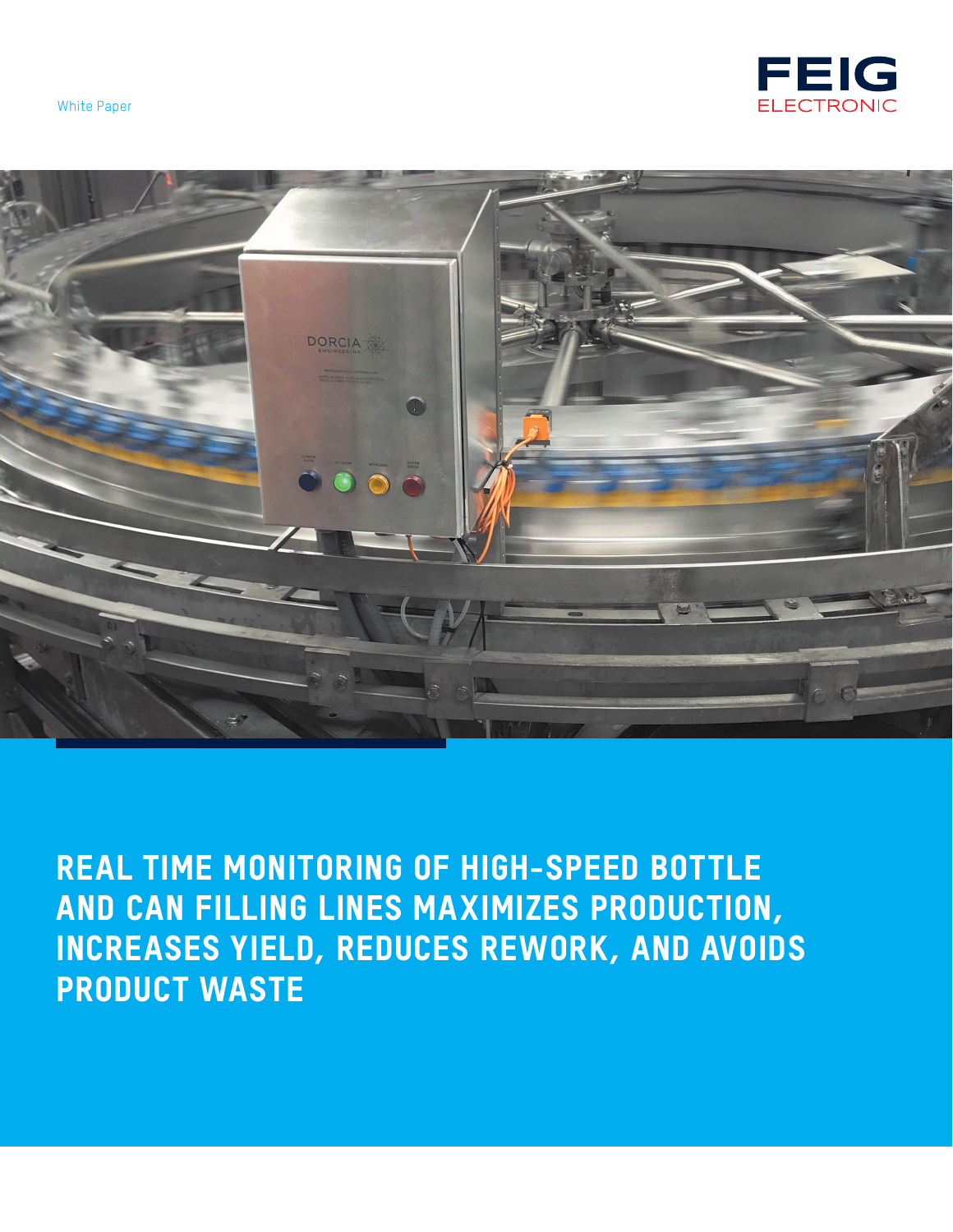

# INTRODUCING DORCIA ENGINEERING

To keep pace with consumer demand, beverage companies rely on automated, high-speed filling lines that operate at a blur in a continuous, non-stop process flow, producing upwards of 2,500 items per minute per line. The slightest problem on these automated lines such as a missing vent tube has a major operational impact. Dorcia Engineering deploys high-frequency RFID technology to monitor these lines and quickly identify problems to maintain

 the highest uptime on these production critical machines; maximizing production, reducing rework, and avoiding product waste.



**Grant Cook Dorcia Engineering**

The U.S. beverage container market, which includes plastic, glass and aluminum cans and bottles, produced 283 billion units last year. To put that into perspective, 9,000 such containers are filled every second, each and every day. And that's just in the United States.

This white paper describes the benefit of monitoring highspeed production can and bottle filling lines in real time using Radio Frequency Identification.

Regardless of how it may be measured, the global beverage industry is enormous. Global non-alcoholic beverage sales reached the One Trillion Dollar milestone in 2019. Alcoholic beverages add another \$1.5 trillion to this figure. The market is growing between 3%-4% annually, driven by an increase in worldwide disposable income.

A subset of this market is beverage containers. It's approximately valued at \$250 billion dollars and understandably grows in lock step with the overall market, driven by a consumer preference for single serve containers. $^{\rm 1}$ 

The volume of single use containers produced annually is staggering. The world's beer and soda consumption uses about 200 billion aluminum cans every year. Lined up endto-end, it's enough to circle the planet every 17 hours.<sup>2</sup>

<sup>1</sup>Source: https://www.gminsights.com/industry-analysis/beverage-container-market

<sup>2</sup>Source: https://www.theworldcounts.com/challenges/consumption/foods-and-beverages/aluminium-cans-facts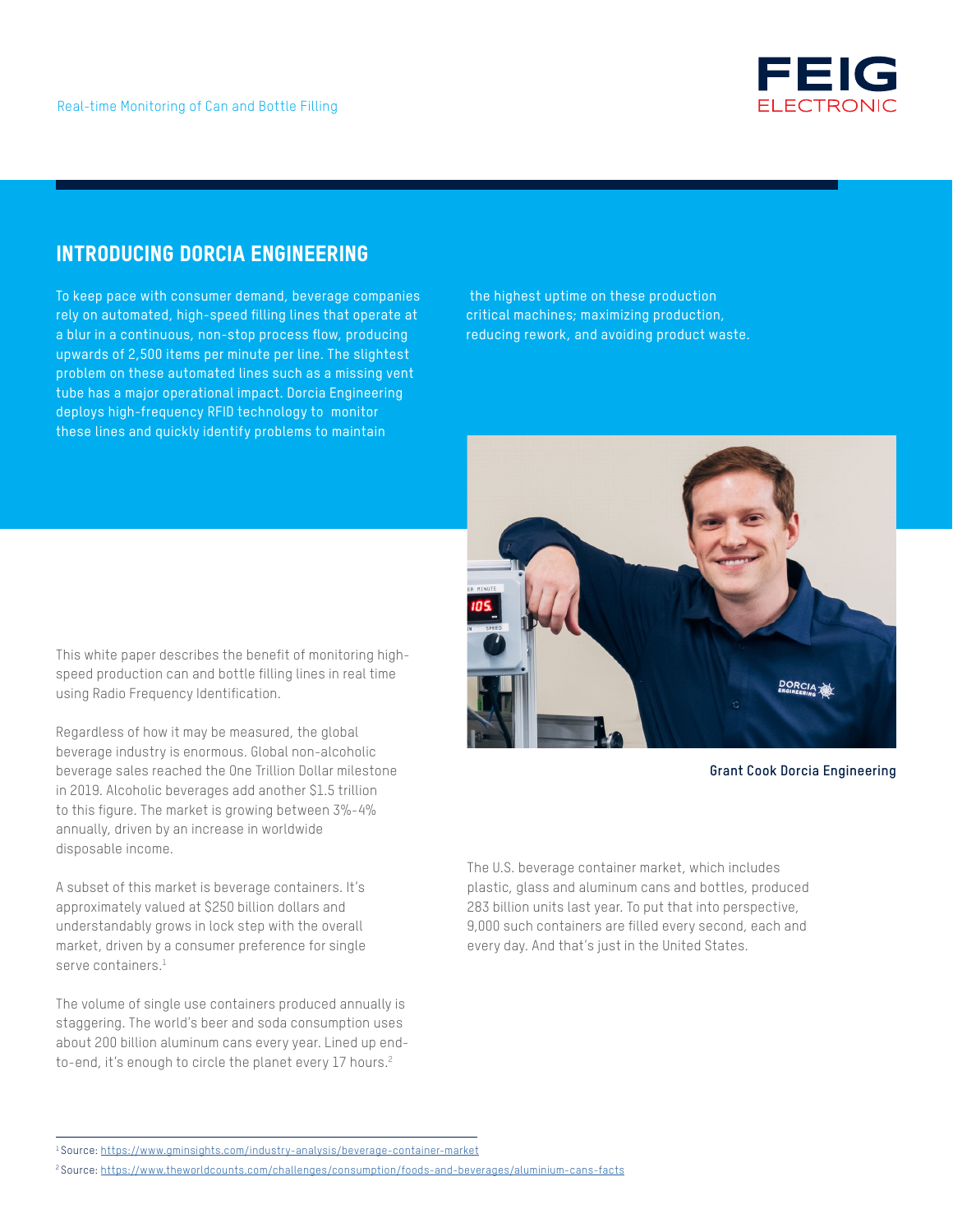

Across the world people buy around one million plastic bottled beverages per minute without giving a second thought about the process and logistics that went into the grab and go convenience of that single serve beverage.<sup>3</sup>

To keep pace with consumer demand, beverage companies rely on automated, high-speed filling lines that operate at a blur in a continuous, non-stop process flow, producing upwards of 2,500 items per minute per line. These lines are critical to achieving the necessary level of production and a major bottling plant will have several lines in operation at any given time.

The slightest problem on these automated lines has a major operational impact. Though simple for a trained operator to run, troubleshooting can be difficult because when problems occur, they may not be entirely obvious.

Look at, for example, a missing vent tube. The largest commercial can or bottle filling machines operating at the highest thru- put may utilize anywhere between 96 to 165 valves which can fill cans at speeds of 1,500 – 2,500 cans/ bottles per minute. Depending on the

By one estimate, companies in the food and beverage industry experience as much as 500 hours of downtime every year to the tune of thousands of dollars per hour. By one estimate, companies in the food and beverage industry<br>experience as much as 500 hours of downtime every year to the<br>tune of thousands of dollars per hour.<br>Liquid Tankto filler



By one estimate, companies in the food and beverage industry experience as much as 500 hours of downtime every year to the tune of thousands of dollars per hour.



design of the machine, each valve may contain a vent tube. Occasionally, a misalignment, or issue will occur causing the vent tube to separate from the filling valve. When this happens, the affected vent tube must be located and replaced. If the vent tube cannot be located in or around the filling machine, all containers produced during the suspected timeframe of the incident must be manually inspected or even discarded.

Utilizing FEIG-Electronics technology, the Dorcia Engineering Filler Vent Tube Reader individually reads and reports each vent tube, in every valve, for every revolution of the can or bottle filler. Each of the Dorcia Engineering patented traceable vent tubes contains an RFID chip. By monitoring and reporting each of the vent tubes individually, for every revolution of the filler, the Filler Vent Tube Reader can identify if a vent tube is missing or malfunctioned right away and will stop the filler. This allows the filler owner or operator the ability to quickly identify one of the leading problems

related to downtime. Fewer products are affected when such an event occurs, far less finished product is spilled aand wasted, and the amount of downtime is reduced when the specific missing vent tube can be immediately identified.

Reliability, repeatability and accuracy of the identification system are all engineered into the system, addressing challenging technical requirements posed by this application.

<sup>3</sup> https://www.drinklavit.com/blog/plastic-isnt-green

<sup>4</sup> https://pdfs.semanticscholar.org/41b8/30ad0602a44f3 e66606442af64b9f72481e5.pdf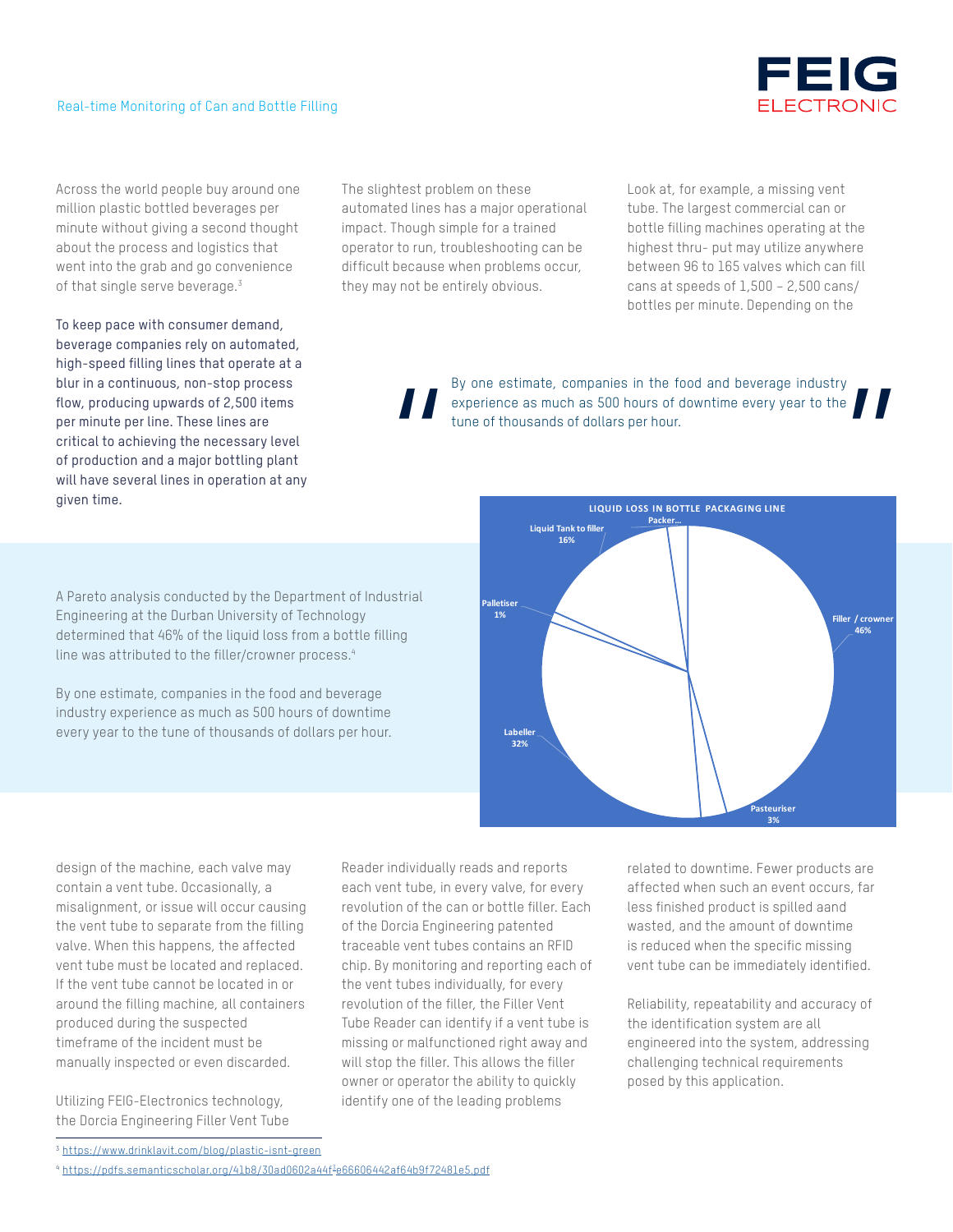

## BASIC RFID THEORY APPLIED: MATCHING APPLICATION REQUIREMENTS TO THE TECHNOLOGY.

An RFID reader produces an electromagnetic field that radiates from an antenna. The size, shape, distance from the antenna, operating frequency and power level of the reader all define the geometric area of this field. Since the position of bottles and cans are tightly registered and well aligned in the machine, and a constant distance is maintained between products, vent tubes, and antenna, the application only requires a small antenna with a small detection area.

A passive RFID tag has no battery. Radiating energy from the antenna is the power source. When exposed to the attenna's electromagnetic field, a small capacitor in the tag becomes charged and when a sufficient voltage is produced the IC will turn on, analogous to pressing a power switch on an electronic device. As the tag leaves the antenna field, the IC turns off and transactions between the tag and reader cease. If power is momentarily lost during the execution of a command, it will fail. The reliability and accuracy of the RFID system relies on a stable antenna field.

While the tag is powered, command protocols can be wirelessly issued to read, write and configure the memory content in the tag. In this regard, the tag must remain in its' power-on state during the entire execution time of a command. Therefore, a tag is required to "dwell" within in the field a certain minimum amount of time to remain in an "on" state. The amount of dwell time can be calculated and depends on three variables.



**The first variable is the linear motion of the tag.** There is an inverse relationship between the conveying speed of the beverage item and the dwell time. Slower conveying speeds create a longer dwell time. Higher conveying speeds reduce the dwell time. In this application, the tagged vent tube is within the detection zone of the RFID antenna for a mere fraction of a second.

**Another variable is the command execution time.** The operating frequency, the air-protocol and the type of command that is issued influence the execution time. For example, some commands take more time for an RFID IC to process. Executing a write command, for instance, takes longer than a read command. In this use, the minimum required dwell time is the amount of time it takes to execute a read command that captures the unique ID number of the tagged vent tube.

**The final variable in the equation is the operating frequency of the RFID system.** Higher frequency provides greater bandwidth and can execute commands much faster than lower frequencies. High frequency (HF) RFID operates at 13.56MHz. It is capable of reading anywhere from 30-800 tags per second depending on the air protocol and implementation by the silicon manufacturer. In theory, the ISO 18000-3 Mode 3 protocol, which is the fastest HF protocol, can read up to 800 tags per second. RAIN (UHF) RFID operates at 915MHz and can detect up to 1200 tags per second. In real world applications these numbers are substantially de-rated. Yet, either technology is capable of handling even the fastest beverage lines.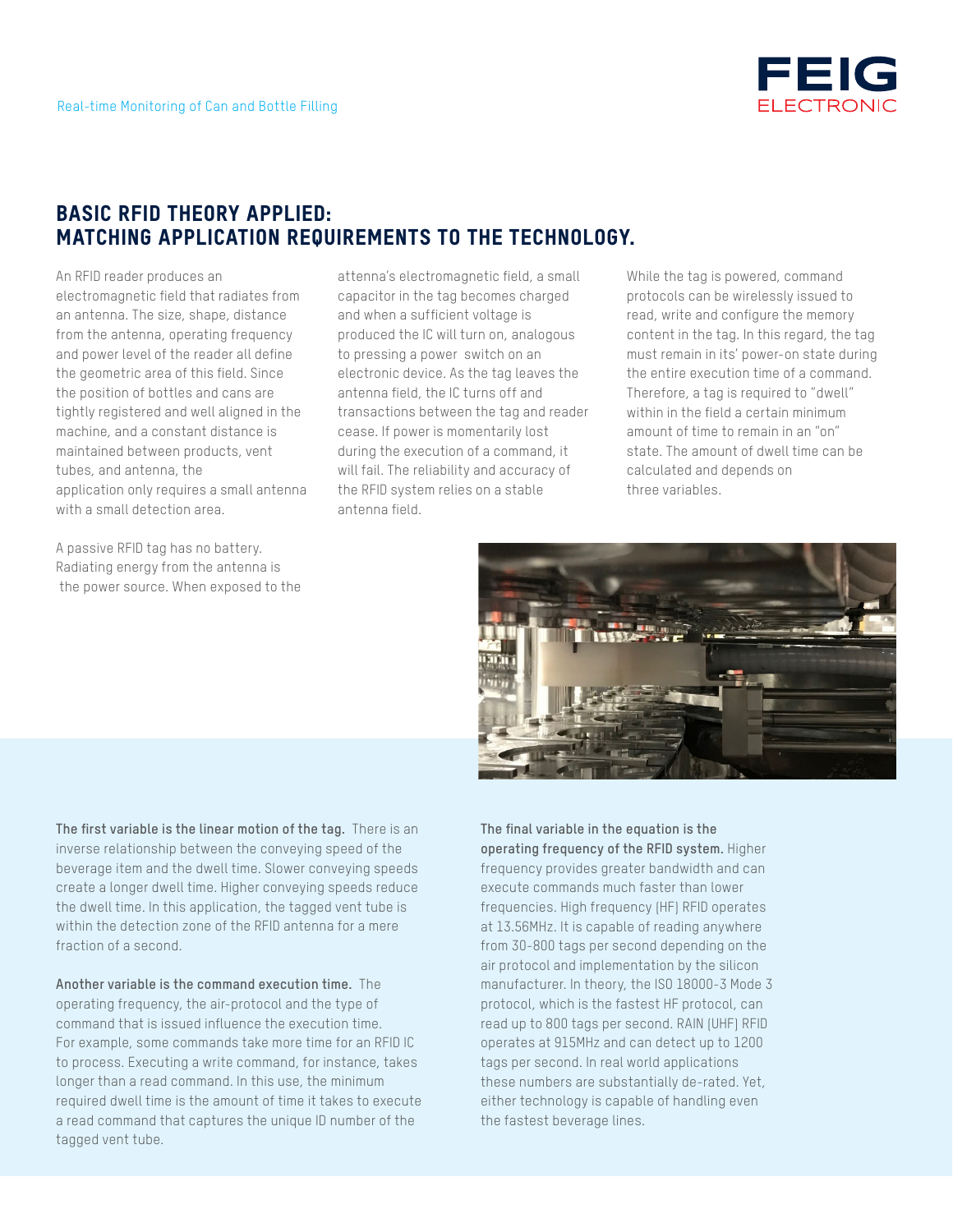Dorcia Engineering chose to utilize HF RFID for a number of technical reasons. First, an HF antenna produces a welldefined, controlled, and limited detection area in comparison to UHF RFID. A UHF antenna can be prone to picking up extraneous tags that are outside of the intended detection area, often produced by the RFID signals reflecting off metal surfaces. Metal is everywhere on a bottling conveying line.

A more significant issue with UHF is signal absorption in liquids. UHF RFID operates near the microwave band. Liquids absorb ultra-high radio

frequency signals in the same manner that liquids in foods absorb them in a microwave oven. While steps can be taken to address the problems associated with absorption and reflection, those issues are not present with high frequency. For the beverage industry, HF is decidedly the bettersuited technology.

In addition to the addressing the technical requirements relating to RFID technology, Dorcia Engineering

configured the FEIG reader in its automatic operating mode whereby the reader itself issues protocol commands to the tags. This mode of operation eliminates a substantial amount of communication traffic that normally takes place between a reader and the control system.

Commonly, an RFID reader is controlled by a host application that issues individual commands to a reader to interrogate for tag data. While this method of control is effective in many applications, it introduces an undesirable latency in high-speed, real time systems. Latency is the time it takes to transmit, receive, and process individual command transactions.

FEIG's buffered read mode offloads the task of tag interrogation from the host by performing it internally within the reader. Acting as a state machine, the FEIG LR2500 reader issues tag interrogation commands at the speed of its internal firmware. Tag responses are collected and placed into a stacked buffer of the reader's memory. Dorcia's host application then queries the reader and manages the stack with only three simple commands: Initialize Buffer, Read Buffer, and Clear Buffer.

The Dorcia Engineering Filler Vent Tube Reader (FVTR) is mechanically mounted between the can or bottle infeed and the discharge of the filler. The Filler Vent Tube Reader automatically extends an antenna underneath the filler valve, which reads each of the RFID enabled